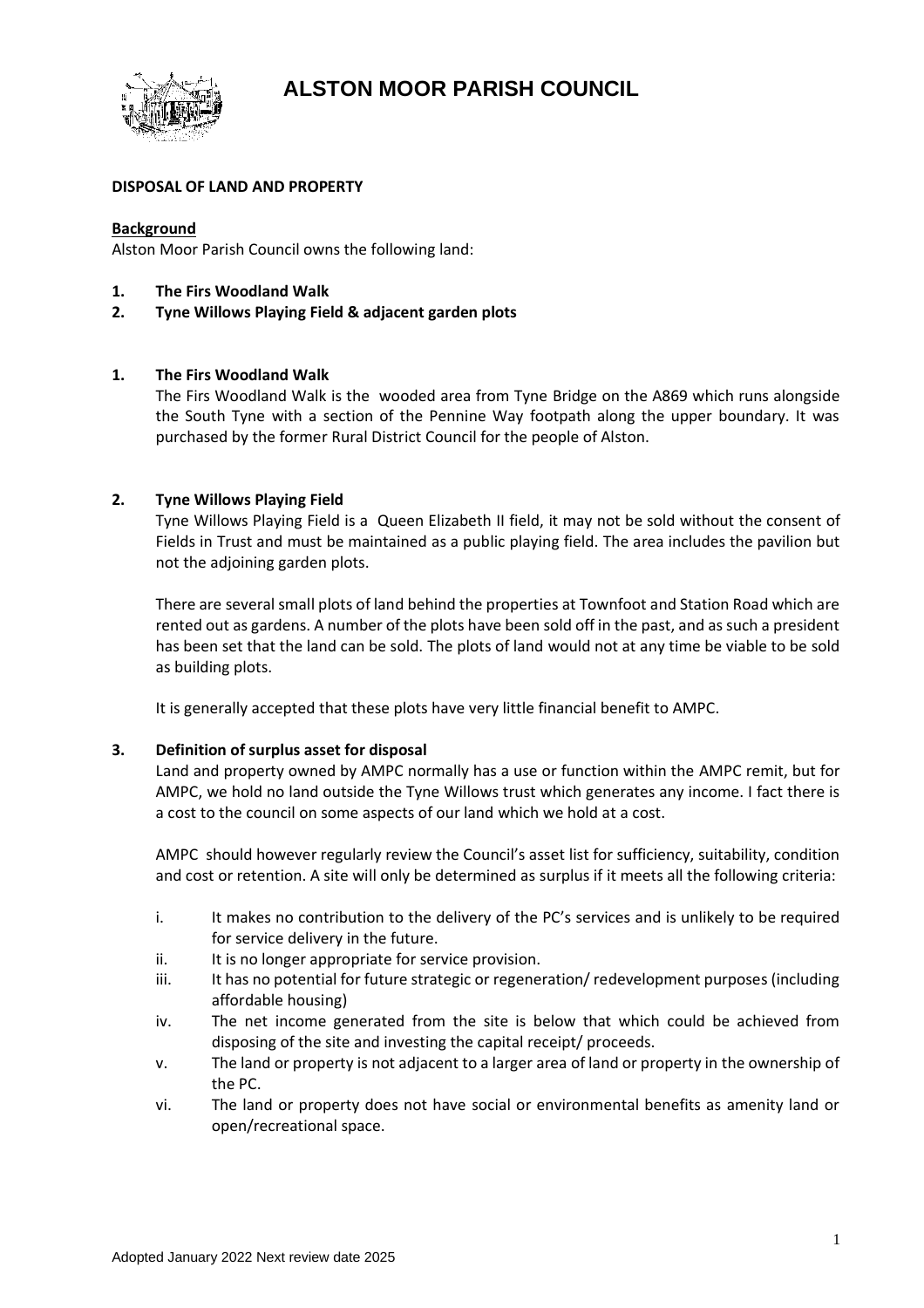# **4. Law relating to disposal**

The Local Government Act 1972 section 126 gives the Town Council the power to dispose of land and property. It states that a council may appropriate land for any purpose approved by the Secretary of State.

# **4.1. Options for disposal of land and property**

- i. Disposal under the Local Government Act 1972 deals with all types of disposal, freehold, leasehold, and short tenancy agreements. The leasehold term should be appropriate for each asset as determined by Councillors on a case-by-case basis.
- ii. The disposal of the Councils land and property could therefore be progressed in several ways and does not necessarily have to result in a freehold sale. The following options are available:
	- a. Freehold disposal the sale of the property with or without future covenants to restrict or protect future use. Permanent grant of rights over land – i.e., easement in fee simple.
	- b. Leasehold disposal leasehold interest can be agreed for any time period. A leasehold interest of 7 or more years must be registered as an interest in land with the Land Registry. All leasehold disposals will be agreed outside the Landlord and Tenant Act 1954 to exclude business protection, unless the property is categorised as an investment property where terms will be agreed based on advice from an Independent Valuer to seek best consideration for the lease.
	- c. Non-permanent grant of rights over land i.e., access licence, way leave etc. d) Short tenancy – tenancy for a term of less than 7 years or the assignment of a term which at the date of the assignment has not more than 7 years to run. All short tenancy disposals will be agreed outside the Landlord and Tenant Act 1954 to exclude business protection.

#### **4.2. Determination of the method of disposal**

- i. Except where certain criteria apply, open market disposal will be the preferred method of disposal. Disposals by private treaty (the agreement for the sale of a property at a price negotiated directly between the vendor and purchaser or their agents), should not normally be undertaken in the interests of openness and accountability, however it may be appropriate for small plots valued independently at under £20,000 where the plot forms part of an otherwise privatelyowned garden. To use a private treaty would require Full Council approval, listing the reasons.
- ii. The generally accepted methods of disposal are:
	- a. Open Market disposal
	- b. Joint Development
- iii. The method for the disposal of assets will be assessed and determined on a case-by-case basis by reviewing all the options and completing an option appraisal.
- iv. All issues relating to the land or property, including social, environmental, and economic benefit and legal issues and agreements, will need to be considered when determining the method of disposal.
- v. The Council would appoint a solicitor and external surveyors and valuers, where necessary, on the type and method of disposal. In principle the Council will choose the method of disposal which provides best consideration. This may be more than just financial consideration and can include social, environmental, and economic considerations, and will be the method which best secures the desired objectives/outcomes for the land and/or property.
- vi. Land behind that of Townfoot and Station Road houses, may only be purchased by the owners of these properties.